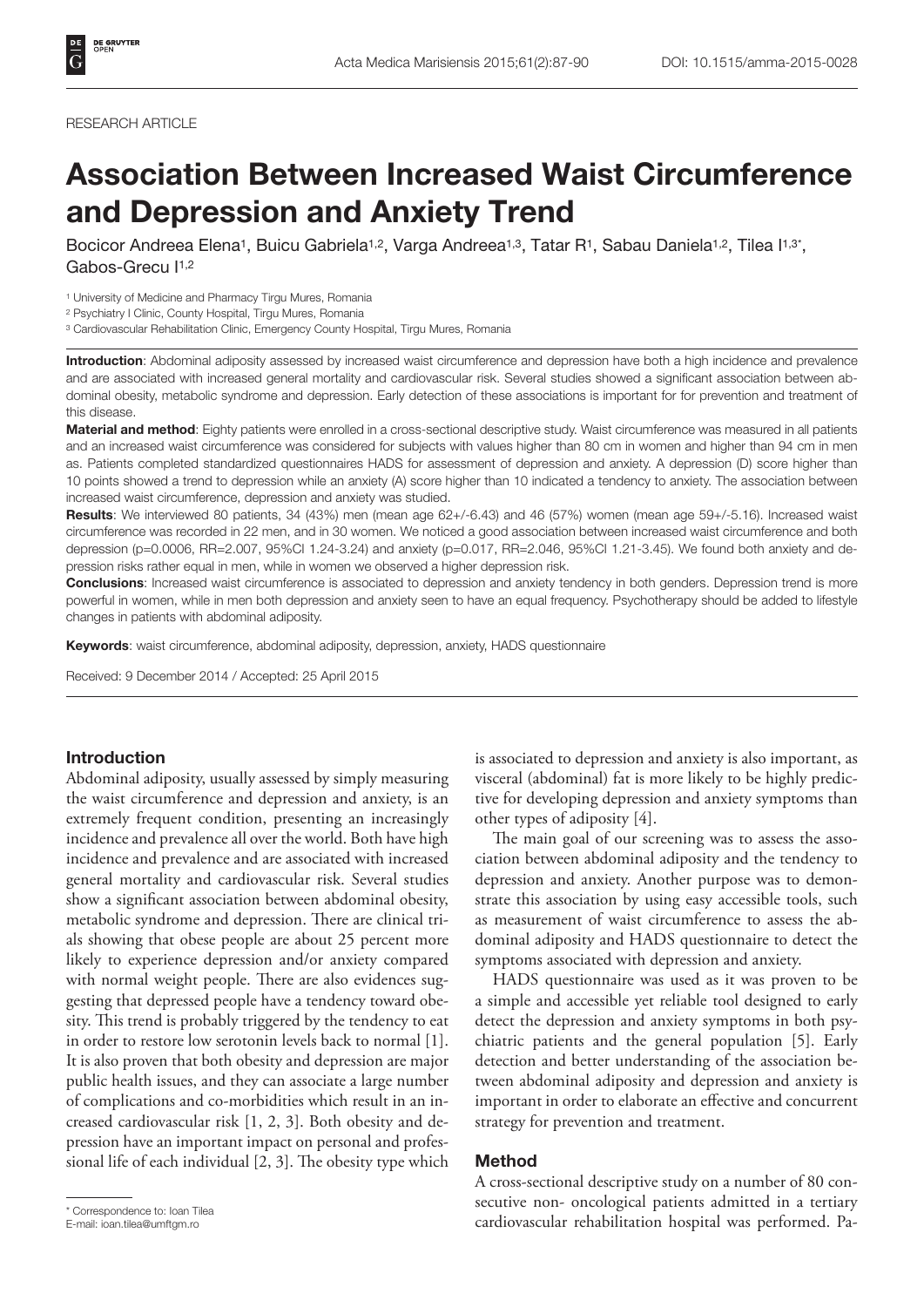tients with any oncological disease or any end-stage disease were excluded from the study. Waist circumference was measured in centimetres (cm) using a meter tape. According to 2013 ESC prevention guidelines, waist circumference with values higher than 94 cm in men and higher than 80 cm in women was considered an increased waist circumference. After signing the informed consent, all the patients have completed standardized 14 items questionnaires HADS (Hospital Anxiety Depression Scale) in order to assess depression and anxiety tendencies. For each questionnaire depression (D) and anxiety (A) scores were calculated. We considered as a positive trend to depression a D score higher than 10 points and a positive trend to anxiety an A score higher than 10 points. The association between increased waist circumference and high D and A scores was tested using chi square test (Fisher`s exact test), with a confidence interval (CI) of 95%, calculating the relative risk (RR) for each association. The association between increased waist circumference and the depression and anxiety trend was tested both overall and differentiated by gender.

## **Results**

In the 80 screened patients 34 (42.50%) were men, mean age 62+/-6.43 and 46 (57.50%) were women, mean age 59+/-5.16. Increased waist circumference was found in 52 out of 80 patients (65%). According to gender, 22 from 34 men (64.70%) and 30 out of 46 women (65.20%) had increased waist circumference. A significant overall association between an increased waist circumference and the tendency to both depression (p=0.0006, RR 2.01, 95% CI  $1.24 - 3.24$ ) and anxiety symptoms (p=0.017, RR 2.04, 95% CI 1.21 – 3.45) was observed (table I and II).

Table I. Overall association between abdominal adiposity and depression trend

| Waist circumference | $D$ score $> 10$ D score $\leq 10$ |    | Total |
|---------------------|------------------------------------|----|-------|
| Increased           | 41                                 | 11 | 52    |
| Normal              | 11                                 | 17 | 28    |
| Total               | 52                                 | 28 | 80    |

p=0.0006, RR 2.01, 95% CI 1.24 – 3.24

Table II. Overall association between increased waist circumference and anxiety trend

| Waist circumference $A score > 10$ A score $\leq 10$ |    |    | Total |
|------------------------------------------------------|----|----|-------|
| Increased                                            | 38 | 14 | 52    |
| Normal                                               | 10 | 18 | 28    |
| Total                                                | 52 | 28 | 80    |

p=0.017, RR 2.04, 95% CI 1.21 – 3.45

We found the association between increased waist circumference and both depression and anxiety symptoms rather equal in men, as presented in tables III (p=0.0356, RR 2.18, 95% CI 0.94 – 5.05) and IV (p=0.0256, RR 1.96, 95% CI 0.97 – 3.90).

Table III. Association between increased waist circumference and depression trend in men

| Waist circumference | D score $>10$ | D score $\leq 10$ | Total |
|---------------------|---------------|-------------------|-------|
| $> 94$ cm           | 16            | 6                 | 22    |
| < 94 cm             | Δ             | 8                 | 12    |
| Total               | 20            | 14                | 34    |

p=0.0356, RR 2.18, 95% CI 0.94 – 5.05

Table IV. Association between increased waist circumference and anxiety trend in men

| Waist circumference | A score $> 10$ | A score $\leq 10$ | Total |
|---------------------|----------------|-------------------|-------|
| $> 94$ cm           | 18             | 4                 | 22    |
| $\leq$ 94 cm        | 5              |                   | 12    |
| Total               | 23             | 11                | 34    |
|                     |                |                   |       |

p=0.0256, RR 1.96, 95% CI 0.97 – 3.90

Our findings showed that the association between increased waist circumference and depression risk (p=0.0084, RR 1.90, 95% CI 1.06 – 3.39) is stronger than the association between abdominal obesity and anxiety tendency in women (p=0.017, RR 2.04, 95% CI 1.21 – 3.45), as illustrated in tables V and VI.

#### Table V. Association between abdominal adiposity and depression trend in women

| Waist circumference | D score $>10$ | D score $\leq 10$ | Total |
|---------------------|---------------|-------------------|-------|
| $>80$ cm            | 25            | 5                 | 30    |
| $\leq 80$ cm        |               | 9                 | 16    |
| Total               | 32            | 14                | 46    |

p=0.0084, RR 1.90, 95% CI 1.06 – 3.39

Table VI. Association between abdominal adiposity and anxiety tendency in women

| Waist circumference $A score > 10$ A score $\leq 10$ |    |    | Total |
|------------------------------------------------------|----|----|-------|
| $>80$ cm                                             | 20 | 10 | 30    |
| < 80 cm                                              | 5  | 11 | 12    |
| Total                                                | 25 | 21 | 34    |

p=0.017, RR 2.04, 95% CI 1.21 – 3.45

#### **Discussions**

In 80 screened patients admitted in the hospital within a week we found 52 patients (65%) with increased waist circumference. This high percentage fits in the general prevalence of abdominal obesity in individuals between 55 and 65 years of age, which ranges approximately between 42% and 62%, for both gender, in United States and Europe for the last decade [6, 7, 8]. Evidences point to higher rates of prevalence for obesity and abdominal obesity, up to 67%, in Eastern European countries as in Romania [9, 10, 11]. Divided by gender, the prevalence of increased waist circumference is higher in men (averaged 65%+/-6.43) than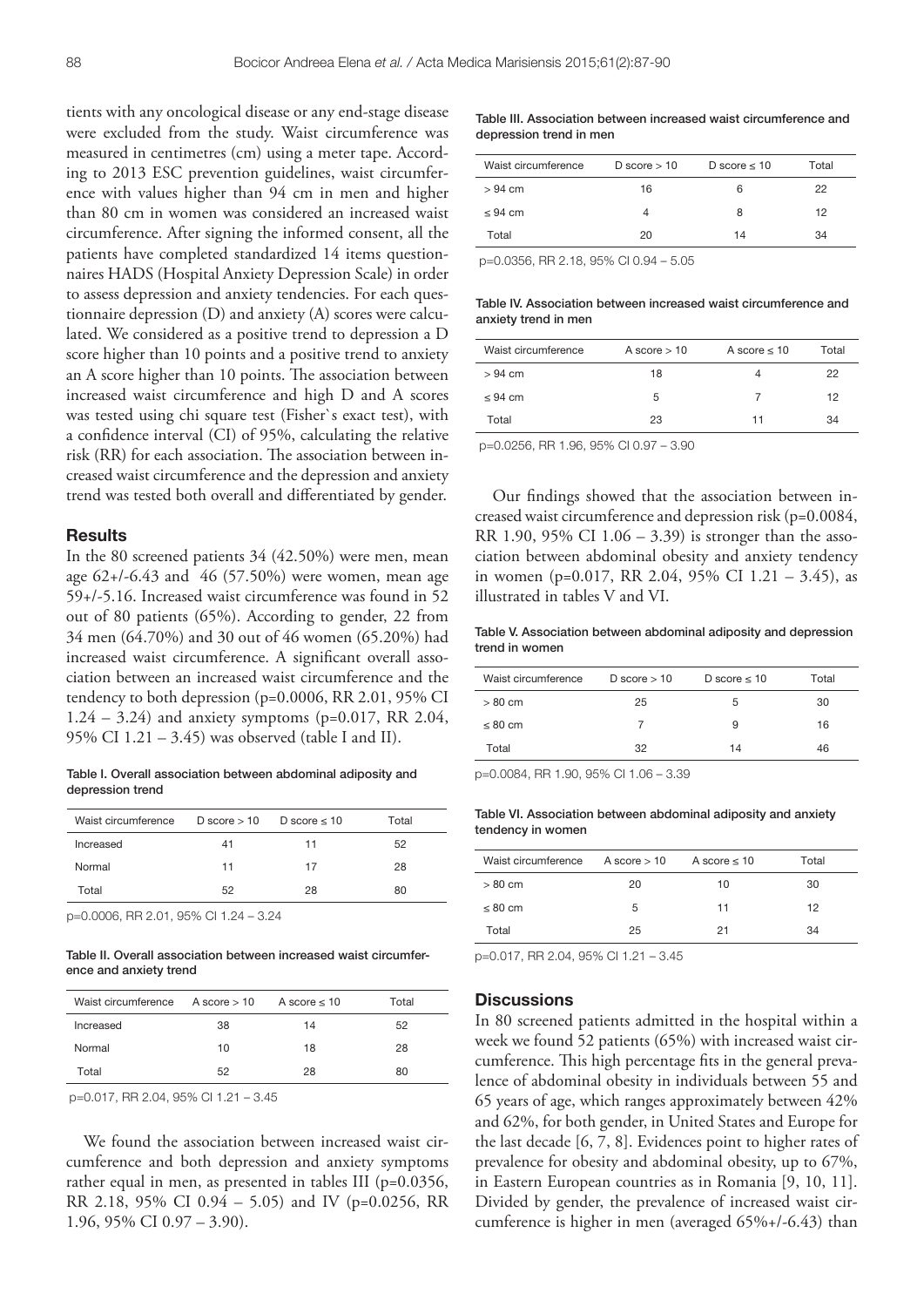in women (averaged  $61\% + (-5.16)$ , although there is a small increasing trend in women to equal men in abdominal adiposity [8, 9, 11].

In our screened sample, 22 from 34 men had an increased waist circumference (64.7%), value close to Eastern European prevalence of abdominal obesity [9]. In 22 men with abdominal adiposity 16 obtained a D score higher than 10 points, and 18 obtained an A score higher than 10 points. According to the table III, the association between increased waist circumference and depression trend in male patients is rather statistically significant (p=0.0356, RR 2.18, 95% CI 0.94 – 5.05). Similarly, data presented in table IV show a rather significant association between increased waist circumference and anxiety tendency in men (p=0.0256, RR 1.96, 95% CI 0.97 – 3.90). We also observed that the abdominal adiposity is rather equally associated to both depression and anxiety in men. Several studies found positive associations between increased waist circumference and depressive and/or anxious symptoms. The association between abdominal adiposity and depression is significant in middle age and older patients and it seems to be related to leptin circulating levels and its peripheral resistance related to visceral fat, especially in male patients [12]. The association between increased waist circumference and depression is focused on somaticaffective clinical manifestations of depressive mood disorder especially in male patients [13]. It is also known and demonstrated by several studies that the link between the increased waist circumference and abdominal obesity seem to be bidirectional [13, 14]. Our findings come to confirm other research demonstrating that the visceral abdominal fat is associated with both depression and anxiety especially in men [14, 15, 16]. There are also studies which demonstrated not only that visceral fat is associated to depressive and anxiety symptoms but proved the individual lean body mass is strongly protective from mood disorders [4, 14, 16].

Concerning female patients, we found 30 from 46 women with increased waist circumference in our screened sample (65.2%). Table V presents a very significant association between abdominal adiposity and depression trend in women (p=0.0084, RR 1.90, 95% CI 1.06 – 3.39). Data listed in table VI show also a good association between increased waist circumference and anxiety symptoms (p=0.017, RR 2.04, 95% CI 1.21 – 3.45).

Our observations confirmed the fact that abdominal adiposity and depression are usually strongly associated in female patients and this relationship is stated by a large number of studies [1, 4, 9, 12, 16]. The association between increased waist circumference and anxiety trend in women is rather controversial [13, 14, 16]. Several studies came to prove that anxiety symptoms are associated to variations in body weight and changes in body mass index rather than to abdominal adiposity and increased waist circumference [16, 17]. Other studies observed the positive association between abdominal adiposity and both anxiety

and depressive tendencies especially in post-menopausal women [6, 13, 14]. In our 80 studied patients, 46 were post-menopausal women, mean age 59+/-5.16, and in our studied sample we found the increased waist circumference was significantly associated to anxiety symptoms.

Further studies on larger number of patients are required to confirm the association between abdominal adiposity and depression - anxiety symptoms. This association results in negative health outcome, decreasing quality of life of obese individuals together with social life implications [1, 2].

#### **Conclusions**

Increased waist circumference is significantly associated to depression and anxiety tendency in both genders. Increased waist circumference is associated to both depression and anxiety trend in men. The association between abdominal fat and depression trend is stronger than the association between abdominal adiposity and anxiety in women. This study is the first one proving that simply assessing accessible anthropometric parameters we can predict and eventually prevent depression and anxiety. Psychotherapy should be added to lifestyle changes in patients with abdominal adiposity. More studies assessing the association between normal weight obesity and depression risk and the relationship between behavioural patterns, basic individual personality types and obesity types, for a better understanding of psychosomatic diseases, would be also further needed.

#### **References**

- 1. Luppino FS, de Wit LM, Bouvy PF, et al Overweight, Obesity, and Depression, A Systematic Review and Meta-analysis of Longitudinal Studies. Arch Gen Psychiatry, 2010;67(3):220-229.
- 2. Beydoun MA, Wang Y. Pathways linking socioeconomic status to obesity through depression and lifestyle factors among young US adults. J Affect Disord, 2010;123:52.
- 3. Vogelzangs N, Kritchevsky SB, Beekman AT et al. Depressive symptoms and change in abdominal obesity in older persons. Arch Gen Psychiatry. 2008;65:1386–1393.
- 4. Vogelzangs N, Kritchevsky SB, Beekman ATF, et al Obesity and onset of significant depressive symptoms: Results from a community-based cohort of older men and women. J Clin Psychiatry, 2010;71(4): 391–399.
- 5. Bjelland I1, Dahl AA, Haug TT, Neckelmann D. The validity of the Hospital Anxiety and Depression Scale. An updated literature review. J Psychosom Res, 2002;52:69-77.
- 6. Gutiérrez-Fisac JL, Guallar-Castillón P, León-Muñoz LM, Graciani A, Banegas JR, Rodríguez-Artalejo F - Prevalence of general and abdominal obesity in the adult population of Spain, 2008–2010: the ENRICA study. Obesity Reviews, 2012;13:388–392.
- 7. Li C, Ford ES, McGuire LC, Mokdad AH. Increasing trends in waist circumference and abdominal obesity among US adults. Obesity (Silver Spring), 2007;15:216-24.
- 8. Howel D. Trends in the Prevalence of Abdominal Obesity and Overweight in English Adults (1993–2008) - Obesity, 2012;20:1750–1752.
- 9. Berghöfer A, Pischon T, Reinhold T, Apovian CM, Sharma AM, Willich SN Obesity prevalence from a European perspective: a systematic review. BMC Public Health, 2008;8:200.
- 10.http://www.hsph.harvard.edu/obesity-prevention-source/obesity-trends/ obesity-rates-worldwide/. Last updated 30th of November 2014.
- 11.Doak CM, Wijnhoven TM, Schokker DF, Visscher TL, Seidell JC. Age standardization in mapping adult overweight and obesity trends in the WHO European Region - Obes Rev, 2012;13:174-191.
- 12.Milaneschi Y1, Simonsick EM, Vogelzangs N, et al. Leptin, abdominal obesity, and onset of depression in older men and women. J Clin